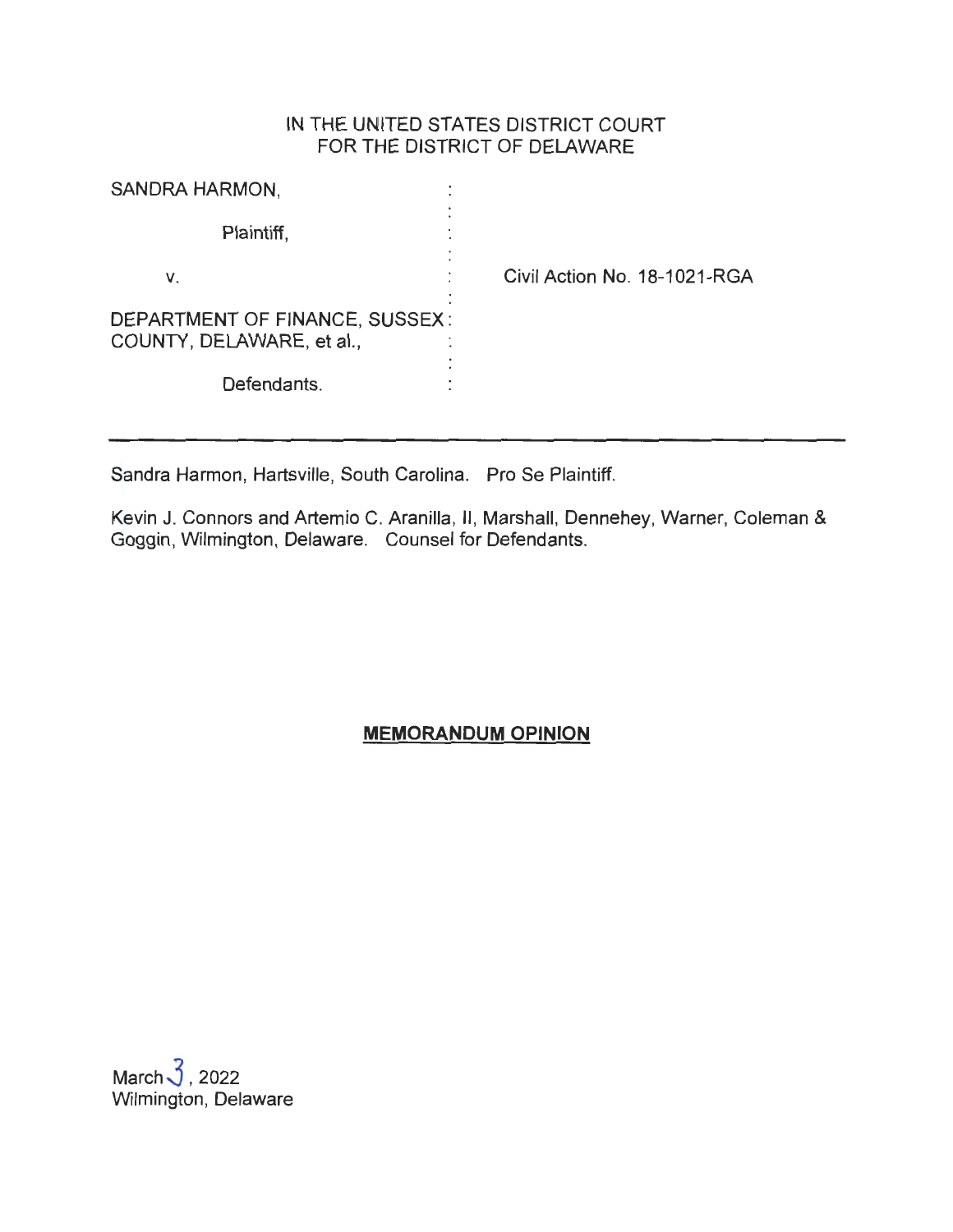Ruhmel & Andrew

Plaintiff Sandra Harmon appears pro se. She commenced this lawsuit on July 11 , 2018. She alleges civil RICO, violations of [18 U.S.C.](http://www.google.com/search?q=18+u.s.c.++241) §§ 241 & [242](http://www.google.com/search?q=18+u.s.c.+242), and violations of her constitutional rights to due process and equal protection . (D.I. 1). Before the Court is Defendants' renewed motion to dismiss and Plaintiff's amended motion for summary judgment. (D.I. 44, 58). The matters have been fully briefed.

#### I. **BACKGROUND**

On December 20, 2017, Plaintiff filed an action in this Court against Sussex County and other Sussex County officials. See Harmon v. Sussex Cty. , Civ. No. 17- 1817-RGA at D.I. 1. The Court liberally construed the Complaint as raising constitutional claims pursuant to [42 U.S.C.](http://www.google.com/search?q=42+u.s.c.++1983) § 1983. Id. at 0 .1. 76. The Court takes judicial notice that on January 12, 2018, during the pendency of Civ. No. 17-1817-RGA, and prior to the time Plaintiff commenced this action, the Department of Finance of Sussex County filed a monitions suit against Plaintiff and others for delinquent sewer and water bills and a demolition lien. Department of Finance of Sussex County v. Harmon Heirs, Civ. A. No. S18T-01-002 (Del. Super.) at BL-1.<sup>1</sup> Monition was entered on January 18, 2018, and posted on the property on January 23, 2018. Id. at BL-6. On May 30, 2018, a notice of Sheriff's sale was posted at the physical entrance of the property and, on May 31 , 2018, Plaintiff and the other property owners were notified by certified mail of a Sheriff's sale of the real estate to take place on June 19, 2018, at 9:30 a.m. Id. at BL-16, BL-17, BL-18.

<sup>&</sup>lt;sup>1</sup> The Court has access to the Superior Court docket via Bloomberg Law. "BL" is how Bloomberg Law refers to docket entries.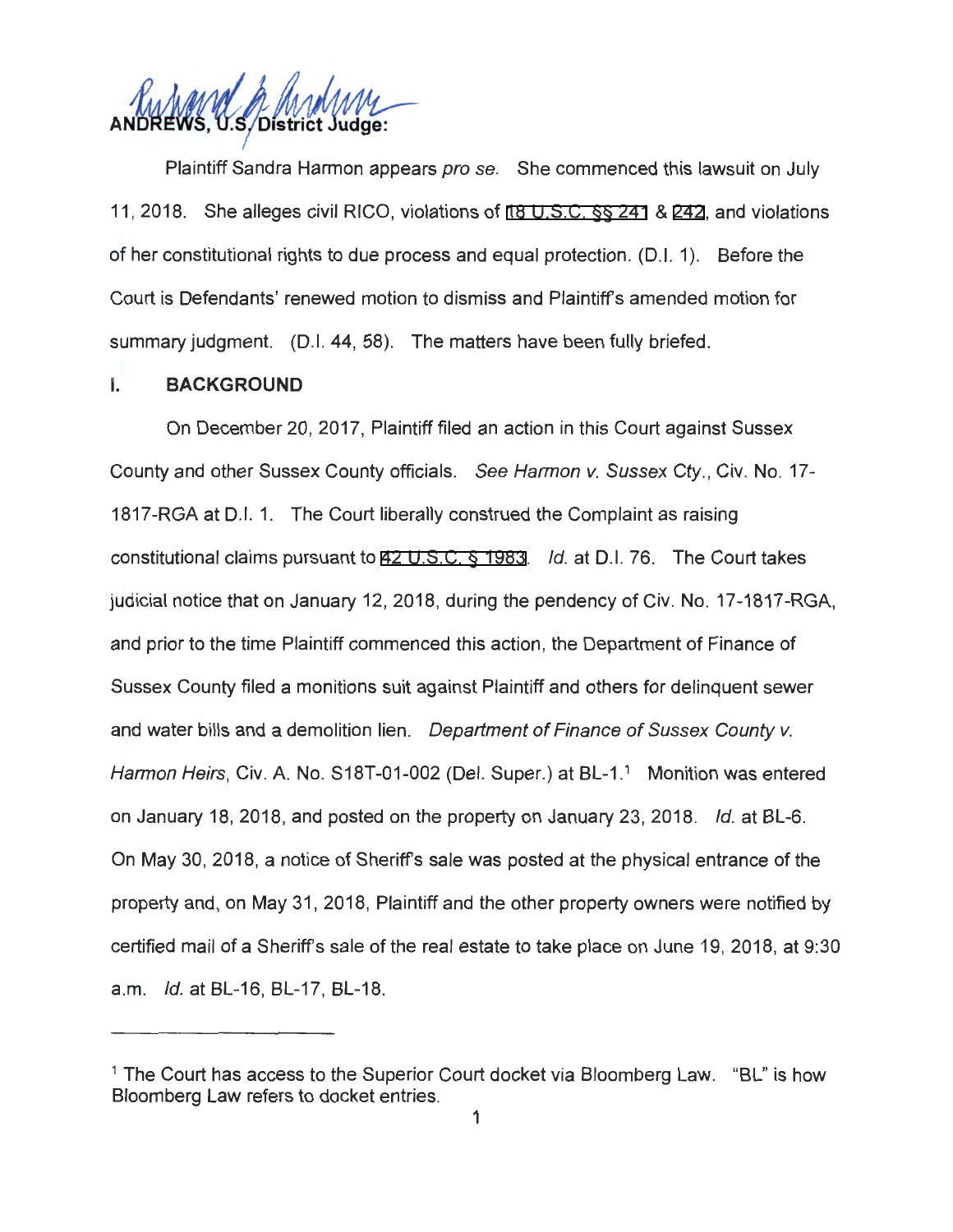On June 8, 2018, Plaintiff filed a motion to dismiss and motion for injunctive relief in Civ. A. No. S18T-01-002 alleging violations of her constitutional rights. Id. at BL-10. On June 18, 2018, the Superior Court denied the motion and ordered that the sale could proceed as scheduled on June 19, 2018. Id. at BL-28. The property was sold on June 19, 2018 to the highest bidder. Id. at BL-36. On June 21 , 2018, Plaintiff filed a motion to invalidate and to dismiss. Id. at BL-30. Plaintiff filed an objection to the sale, and then an amended notice of objection. Id. at BL-35, BL-44.

On July 11 , 2018, Plaintiff commenced this action alleging that Defendants are violating her right to due process and equal protection by "engaging in arbitrary conduct with respect to the selling of [her] property at Sheriff['s] Sale on June 19, 2018." (D.I. 1) at 2). Plaintiff alleges the property was unlawfully sold and the conduct of Defendant Attorney Jason Adkins was racist. (Id. at 2-3). Plaintiff alleges that Adkins' conduct and "those that support it" run afoul of RICO. (Id. at 4).

She explains that the Sussex County Department of Finance alleged that she owed for a sewer and water bill that had been paid in full on June 15, 2018. (Id. at 3). Defendants also said Plaintiff owed costs from a September 14, 2017 demolition. (Id.) Plaintiff alleges that the Department added interest to the total cost of demolition and then attempted to seek a judgment for the full cost of the demolition.  $(|d|)$ . She alleges the sale took place without the filing of a complaint, service, or notice to her and the other co-owners of the property. (Id.) Plaintiff alleges the "S18T-01 -002 case number is clearly bogus, and it's unlawful generation represents racketeering and corruption at the hands of Sussex County Officials." (/d. at 4).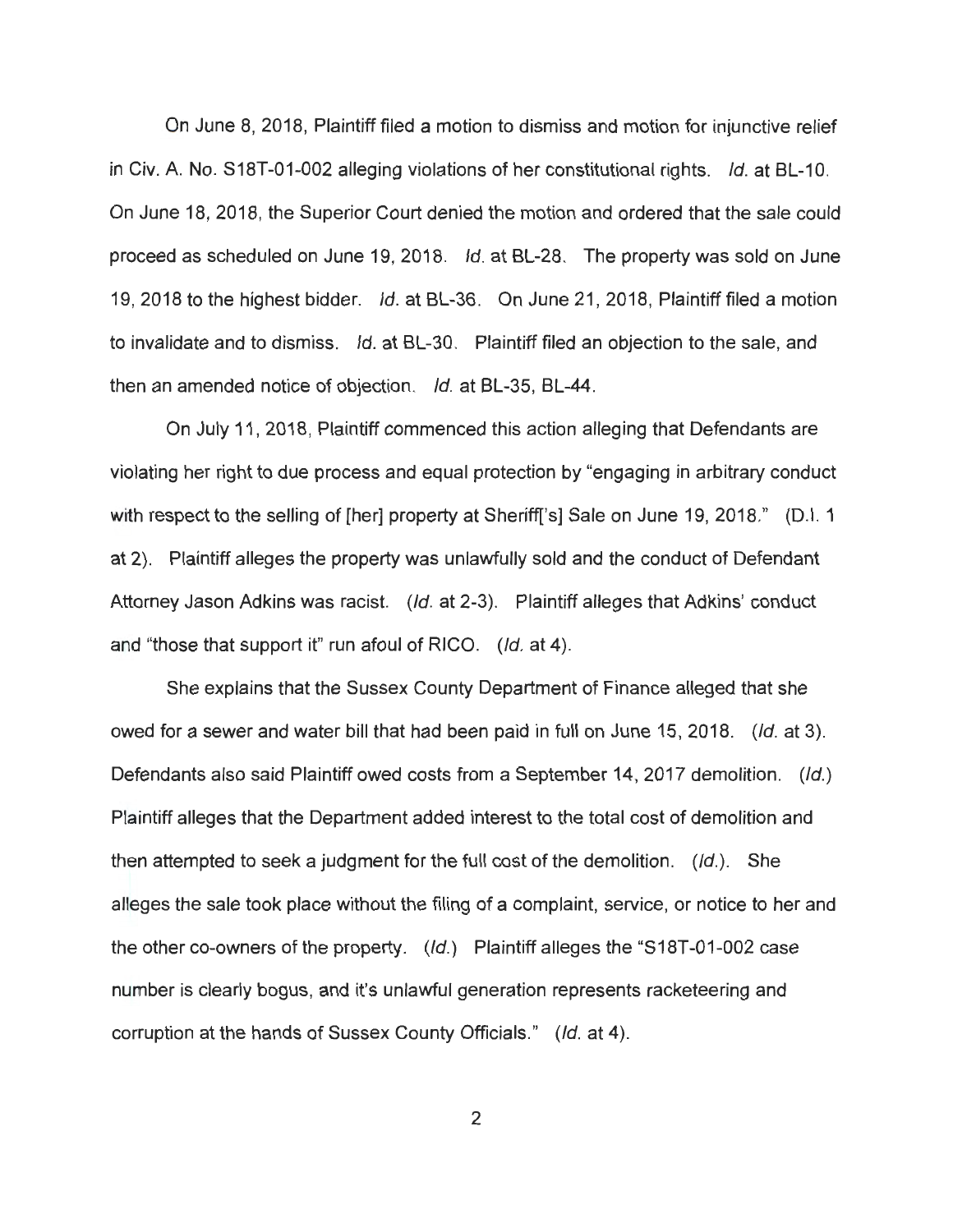Plaintiff seeks to enjoin Adkins "to halt his misconduct, and find him in contempt and in violation of court rules of civil procedure," to recover compensatory damages, and to obtain an order rescinding the Sheriff's sale, damages, and costs. (Id. at 5). She also requests counsel.<sup>2</sup> ( $Id$ .).

On August 9, 2018, during the pendency of this action, Plaintiff filed a motion to dismiss in Civ. A. No. S18T-01-002. Id. at BL-51. On November 7, 2018, the Superior Court stayed the matter while awaiting resolution of the two related federal civil cases Plaintiff had filed here, that is, Civ. No. 17-1817-RGA, and the instant case, Civ. No. 18- 1021-RGA. Id. at BL-51. Plaintiff then filed a petition for a writ of mandamus in the Delaware Supreme Court to compel the Superior Court judge to dismiss S18T-01-002. Id. at BL-53, BL-56. The Delaware Supreme Court dismissed the petition. Id. at BL-57. An affidavit of non-redemption was filed on June 19, 2019, and an amended writ filed July 11, 2019. *Id.* at BL-59, BL-60.

On August 20, 2019, this Court abstained from the instant action under the Younger abstention doctrine. (D.I. 23, 24). Plaintiff appealed, and the United States Court of Appeals for the Third Circuit vacated the abstention order and remanded the matter. See Harmon v. Department of Fin., [811 F. App'x 156](http://scholar.google.com/scholar?q=811++f.+app) (3d Cir. 2020).

On September 12, 2019, this Court granted summary judgment in favor of Defendants and against Plaintiff in Civ. No. 17-1817-RGA. See Harmon v. Sussex

<sup>2</sup>Pursuant to [28 U.S.C. § 1915\(e\)\(1](http://www.google.com/search?q=28+u.s.c.++1915(e)(1) ), the court may request an attorney to represent any person unable to afford counsel. Section 1915(e)(1) confers the district court with the power to request that counsel represent a litigant who is *proceeding in forma* pauperis. Plaintiff has never sought in forma pauperis status, and she paid the filing fee. She does not qualify for counsel under§ 1915.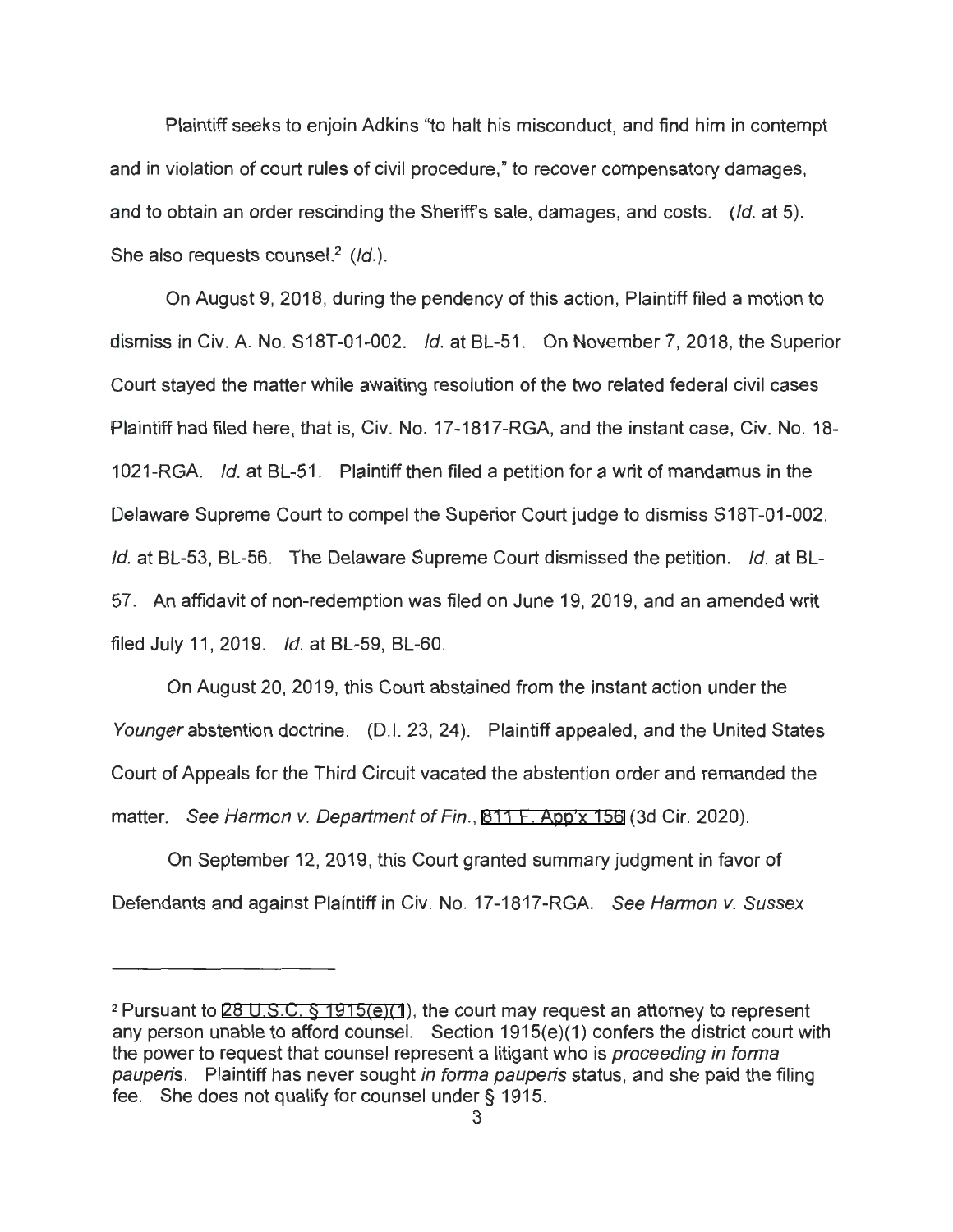Cty., Civ. No. 17-1817-RGA at D.I. 76, 77. The Court found that the record did not support a finding of a violation of Plaintiff's rights to equal protection and due process, $^3$ that there was a conspiracy to deprive African Americans of their property, or that Defendants interfered in the use of the property at issue. Id. at D.I. 76 at 8-20. Plaintiff appealed and the United States Court of Appeals for the Third Circuit affirmed the judgment on April 8, 2020. Harmon v. Sussex Cty., [810 F. App'x 139](http://scholar.google.com/scholar?q=810+f.+app) (3d Cir. 2020).

On April 22, 2020, Plaintiff filed a motion to lift stay and proceed with a hearing on the notice of objection to Sheriffs sale in the Superior Court case. Civ. A. No. S18T-01-002 at BL-61 . On June 12, 2020, the Superior Court entered an order that denied the motion to lift the stay observing that there remained a pending federal case and, in both the state and federal actions, Plaintiff argues the monition procedures used were wrong. *Id.* at BL-67.

On February 2, 2021 , this Court revisited the issue of abstention in the instant case and determined that the underlying state action did not fall into any of the categories required for this Court to abstain; the Court therefore denied Defendants' motion to dismiss under the Younger abstention doctrine. (D.I. 42, 43). On February 9, 2021 , Plaintiff filed a notice of appeal due to an administrative error that closed the case. (D.I. 48, 51).

<sup>&</sup>lt;sup>3</sup> At summary judgment, Plaintiff argued that Defendants unlawfully took her property and sold it at a Sheriffs Sale and that Defendants arbitrarily and capriciously applied rules, procedures, and policies, all in violation of her right to due process. Plaintiff did not raise this claim in her complaint and it was not considered. See No. 17-1817, D.I. 76 at 13 n.10.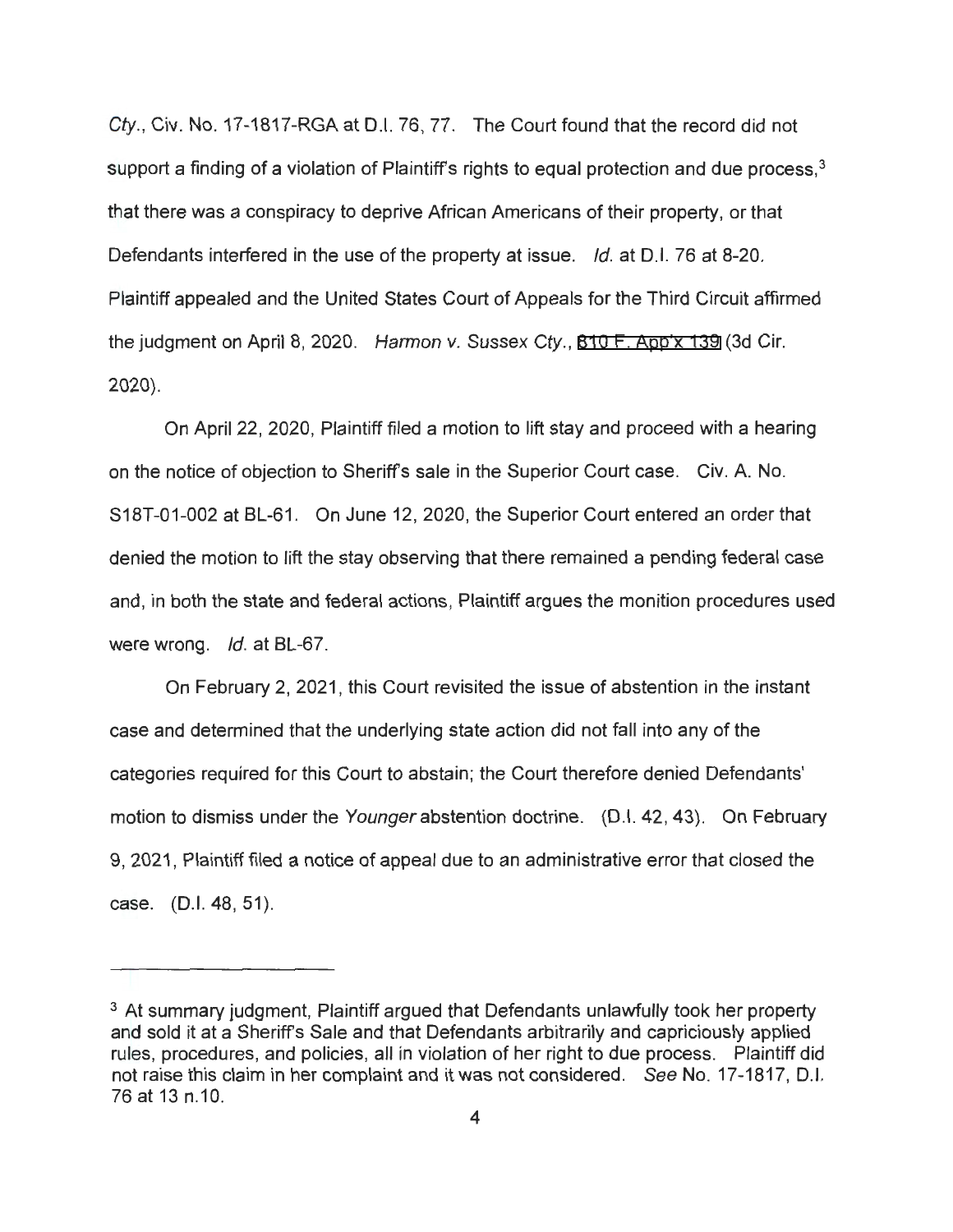On February 16, 2021 , Defendants filed a renewed motion to dismiss under the Younger abstention doctrine. (D.I. 44). Defendants also sought dismissal for failure to state a claim upon which relief can be granted and for failure to join an indispensable party. (0.1. 46). On March 11 , 2021 , the Court dismissed the renewed motion to dismiss (0.1. 44) without prejudice and leave to refile when the appeal was no longer pending. (0.1. 54) The appeal was dismissed on June 9, 2021 for lack of appellate jurisdiction. (0.1. 55). Following the appeal's dismissal, the parties treated the motion to dismiss (D.I. 44) as having been renewed. On June 16, 2021, Plaintiff filed a response to the motion to dismiss and , on the same day, she filed an amended motion for summary judgment. (D.I. 56, 58). In turn, Defendants filed a reply brief in support of the motion to dismiss and an opposition to Plaintiffs motion for summary judgment. (0.1. 60, 63). Plaintiff filed additional oppositions to the motion to dismiss and a reply brief in support of her motion for summary judgment. (0.1. 62, 65, 66, 72).

Defendants move to dismiss under Rule 12(b)(6) by reason of collateral estoppel and res judicata. (D.I. 44). They also move to dismiss pursuant to Rule 12(b)(7) for failure to join an indispensable party. Plaintiff moves for summary judgment. (D.I. 58). The Court turns to the case dispositive issue of res judicata.

#### II. **LEGAL STANDARDS**

In reviewing a motion filed under [Fed. R. Civ. P. 12\(b\)\(6\)](http://www.google.com/search?q=FRCP+12(b)(6)), the Court must accept all factual allegations in a complaint as true and take them in the light most favorable to plaintiff. See Erickson v. Pardus, [551 U.S. 89](http://www.google.com/search?q=551++u.s.+89)[, 9](http://scholar.google.com/scholar?q=551++u.s.+89&btnG=&hl=en&as_sdt=6)[4](http://www.google.com/search?q=94) (2007). Because Plaintiff proceeds pro se, her pleading is liberally construed and her complaint, "however inartfully pleaded, must be held to less stringent standards than formal pleadings drafted by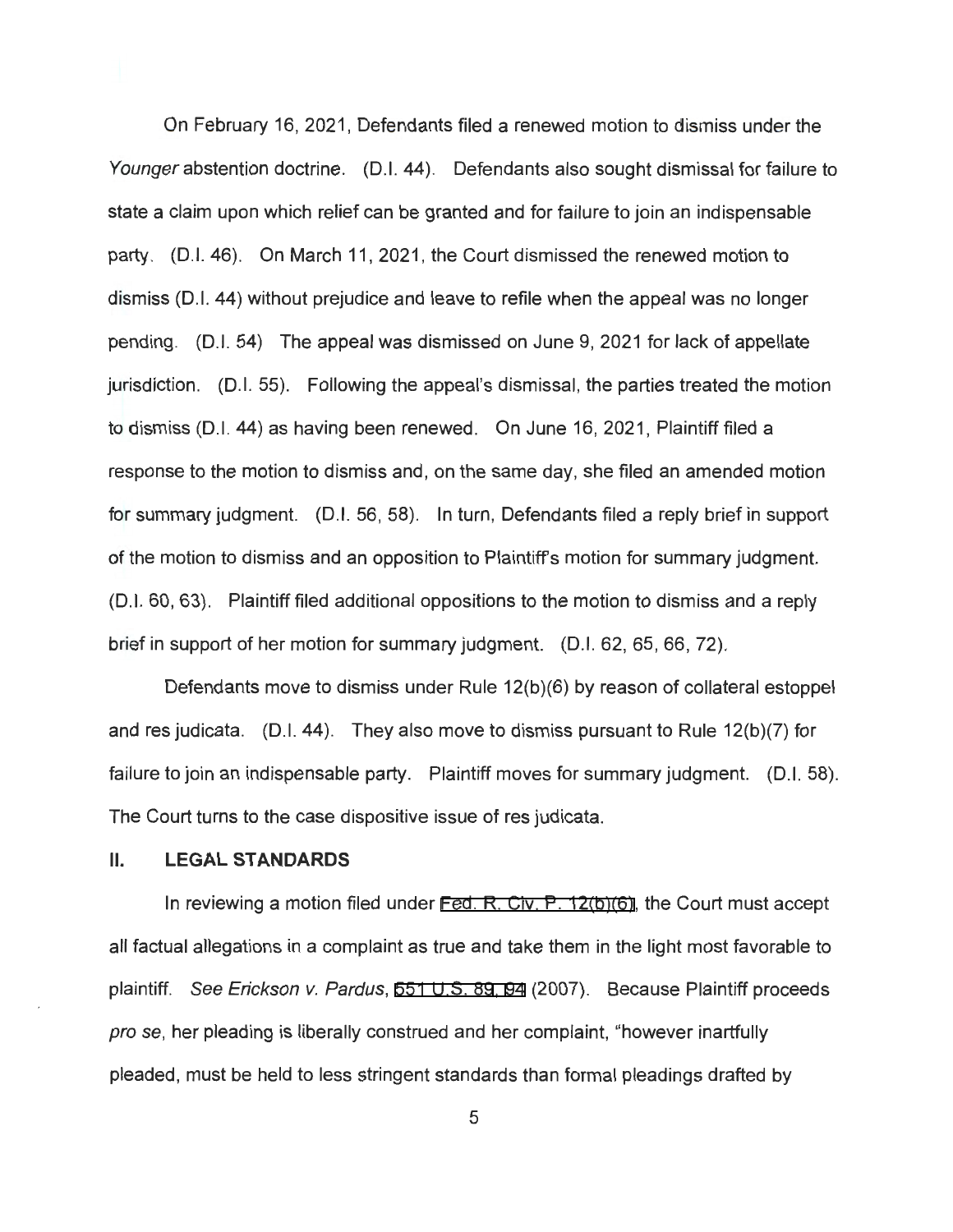lawyers." Id. A court may consider the pleadings, public record, orders, exhibits attached to the complaint, and documents incorporated into the complaint by reference. Tellabs, Inc. v. Makar Issues & Rights, Ltd., [551 U.S. 30](http://www.google.com/search?q=551++u.s.+308)[8,](http://scholar.google.com/scholar?q=551++u.s.+308&btnG=&hl=en&as_sdt=6) [322](http://www.google.com/search?q=322) (2007). A Rule 12(b)(6) motion maybe granted only if, accepting the well-pleaded allegations in the complaint as true and viewing them in the light most favorable to the complainant, a court concludes that those allegations "could not raise a claim of entitlement to relief." Bell Atl. Corp. v. Twombly, [550 U.S.](http://www.google.com/search?q=550+u.s.+544) **544,** [558](http://www.google.com/search?q=558) (2007).

"Though 'detailed factual allegations' are not required , a complaint must do more than simply provide 'labels and conclusions' or 'a formulaic recitation of the elements of a cause of action."' Davis v. Abington Mem'I Hosp., [765 F.3d 236, 241](http://scholar.google.com/scholar?q=765+f.3d+236&btnG=&hl=en&as_sdt=6) (3d Cir. 2014) (quoting Twombly, [550 U.S. at 555\)](http://scholar.google.com/scholar?q=550+u.s.+544&btnG=&hl=en&as_sdt=6). I am "not required to credit bald assertions or legal conclusions improperly alleged in the complaint." In re Rockefeller Ctr. Props., Inc. Sec. Litig., [311 F.3d 198, 216](http://scholar.google.com/scholar?q=311++f.3d+198&btnG=&hl=en&as_sdt=6) (3d Cir. 2002). A complaint may not be dismissed, however, "for imperfect statement of the legal theory supporting the claim asserted." Johnson v. City of Shelby, [574 U.S. 10](http://www.google.com/search?q=574+u.s.+10)[, 1](http://scholar.google.com/scholar?q=574+u.s.+10&btnG=&hl=en&as_sdt=6)[1](http://www.google.com/search?q=11) (2014).

A complainant must plead facts sufficient to show that a claim has "substantive plausibility." Id. at 347. That plausibility must be found on the face of the complaint. Ashcroft v. Iqbal, [556 U.S. 66](http://www.google.com/search?q=556+u.s.+662)[2, 6](http://scholar.google.com/scholar?q=556+u.s.+662&btnG=&hl=en&as_sdt=6)[78](http://www.google.com/search?q=678) (2009). "A claim has facial plausibility when the [complainant] pleads factual content that allows the court to draw the reasonable inference that the [accused] is liable for the misconduct alleged." Id. Deciding whether a claim is plausible will be a "context-specific task that requires the reviewing court to draw on its judicial experience and common sense." Id. at 679.

In deciding motions to dismiss pursuant to Rule 12(b)(6), courts generally consider only the allegations in the complaint, exhibits attached to the complaint,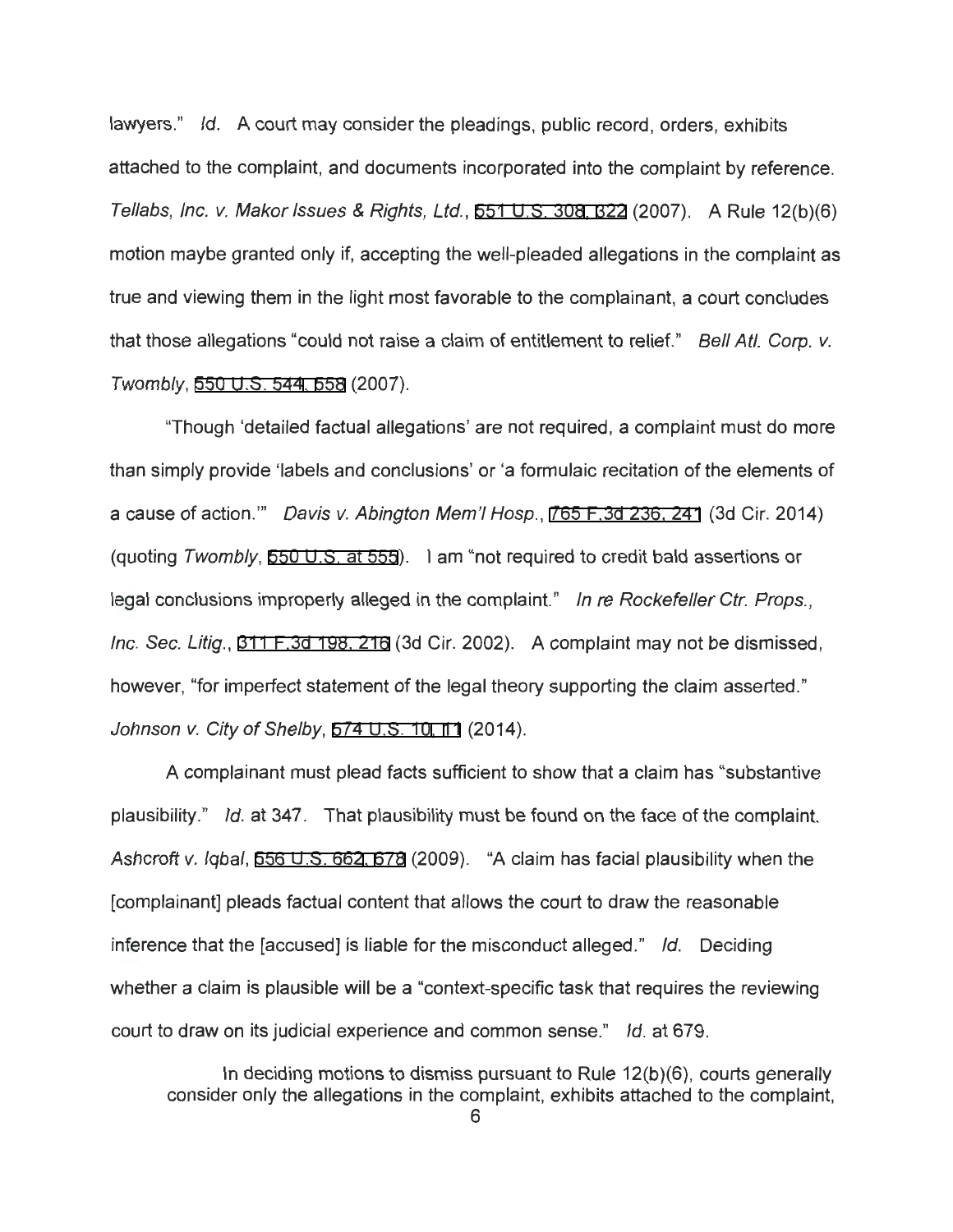matters of public record, and documents that form the basis of a claim. A document forms the basis of a claim if the document is "integral to or explicitly relied upon in the complaint." The purpose of this rule is to avoid the situation where a plaintiff with a legally deficient claim that is based on a particular document can avoid dismissal of that claim by failing to attach the relied upon document. Further, considering such a document is not unfair to a plaintiff because, by relying on the document, the plaintiff is on notice that the document will be considered.

Lum v. Bank of Am., [361 F.3d 217](http://scholar.google.com/scholar?q=361++f.3d+217&btnG=&hl=en&as_sdt=6) n.3 (3d Cir. 2004) (internal citations omitted).

### **Ill. DISCUSSION**

Defendants argue that res judicata (also called claim preclusion) precludes the claims raised by Plaintiff. Res judicata "prevents parties from raising issues that could have been raised and decided in a prior action--even if they were not actually litigated." Lucky Brand Dungarees, Inc. v. Marcel Fashions Grp., Inc., \_\_U.S.\_\_, 140 S. Ct. 1589, [1594](http://scholar.google.com/scholar?q=140+s.+ct.+1589&btnG=&hl=en&as_sdt=6) (2020); see also Beasley v. Howard, [14 F.4th 226, 231-32](http://scholar.google.com/scholar?q=14+f.4th+226&btnG=&hl=en&as_sdt=6) (3d Cir. 2021) (res judicata bars not only claims that were brought in a previous action, but also claims that could have been brought).

"If a later suit advances the same claim as an earlier suit between the same parties [or their privies], the earlier suit's judgment 'prevents litigation of all grounds for, or defenses to, recovery that were previously available to the parties, regardless of whether they were asserted or determined in the prior proceeding." Lucky Brand Dungarees, Inc. , [140 S. Ct. at 1594-95](http://scholar.google.com/scholar?q=140+s.+ct.+1589&btnG=&hl=en&as_sdt=6) (quoting Brown v. Fe/sen, [442 U.S. 127](http://www.google.com/search?q=442+u.s.+127)[,](http://scholar.google.com/scholar?q=442+u.s.+127&btnG=&hl=en&as_sdt=6) [131](http://www.google.com/search?q=131)  (1979)). A party seeking to invoke the res judicata doctrine must demonstrate that there has been "(1) a final judgment on the merits in a prior suit involving (2) the same parties or their privies and (3) a subsequent suit based on the same cause of action." Duhaney v. Attorney Gen. of the U.S., [621 F.3d 340, 347](http://scholar.google.com/scholar?q=621++f.3d+340&btnG=&hl=en&as_sdt=6) (3d Cir. 2010) (citing In re Mullarkey, [536 F.3d 215, 225](http://scholar.google.com/scholar?q=536+f.3d+215&btnG=&hl=en&as_sdt=6) (3d Cir. 2008)). When analyzing whether the elements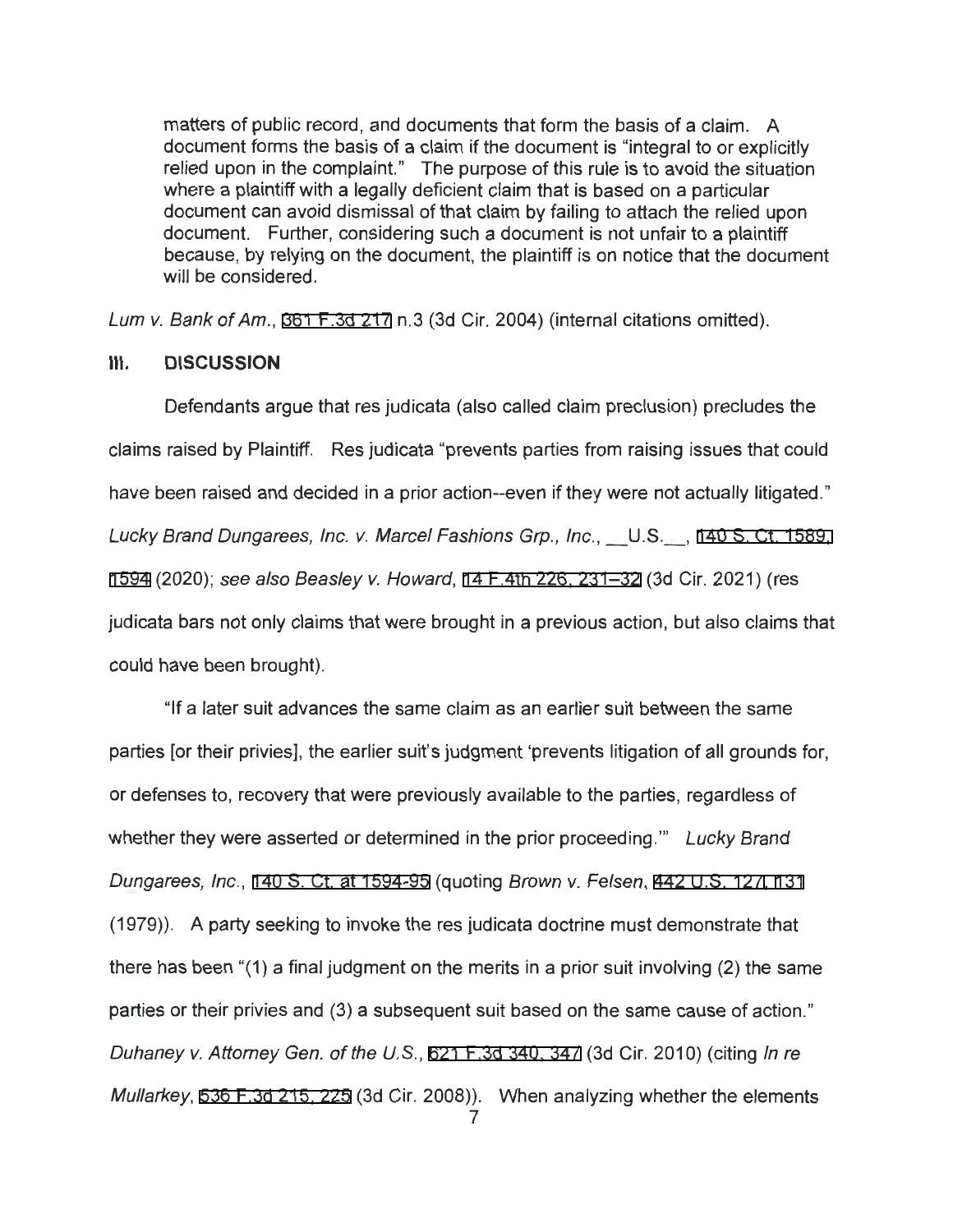have been met, the court does "not apply this conceptual test mechanically, but focuses on the central purpose of the doctrine, to require a plaintiff to present all claims arising out of the same occurrence in a single suit." Blunt v. Lower Merion Sch. Dist., 767 F.3d [247, 277](http://scholar.google.com/scholar?q=767+f.3d++247&btnG=&hl=en&as_sdt=6) (3d Cir. 2014). This avoids piecemeal litigation and conserves judicial resources. Id.

The Court takes "a broad view of what constitutes the same cause of action and that res judicata generally is thought to turn on the essential similarity of the underlying events giving rise to the various legal claims." Id. (cleaned up). When analyzing "essential similarity," several factors are considered: "(1) whether the acts complained of and the demand for relief are the same; (2) whether the theory of recovery is the same; (3) whether the witnesses and documents necessary at trial are the same; and (4) whether the material facts alleged are the same." See id. (cleaned up).

Defendants argues that in the two cases Plaintiff filed in this Court – Civ. No. 17-1817-RGA and Civ. No. 18-1021-RGA, Plaintiff named Sussex County, Delaware, as a defendant. Plaintiff named "Sussex County State of Delaware Administration" in Civ. No. 17-1817, and she named "Department of Finance, Sussex County, De." in Civ. No. 18-1021. In Defendants' view they are "functionally the same party" since "the Office of Finance is a subdivision of the County Department of Administration," citing 9 Del. C § 1371, and because both are subdivisions of Sussex County; "they are not separate entities for purposes of suit." (D.I. 46 at 15-16, citing Breitigan v. State of Delaware, [2003 WL 21663676](https://www.westlaw.com/Link/Document/FullText?rs=USCLink&vr=3.0&findType=Y&cite=2003%2Bwl%2B21663676&refPos=21663676&refPosType=s&clientid=USCourts), at \*2 (D. Del. July 16, 2003)).

Defendants contend that all the elements of res judicata are met. There was a final judgment on the merits in Civ. No. 17-1817-RGA, Plaintiff sued the same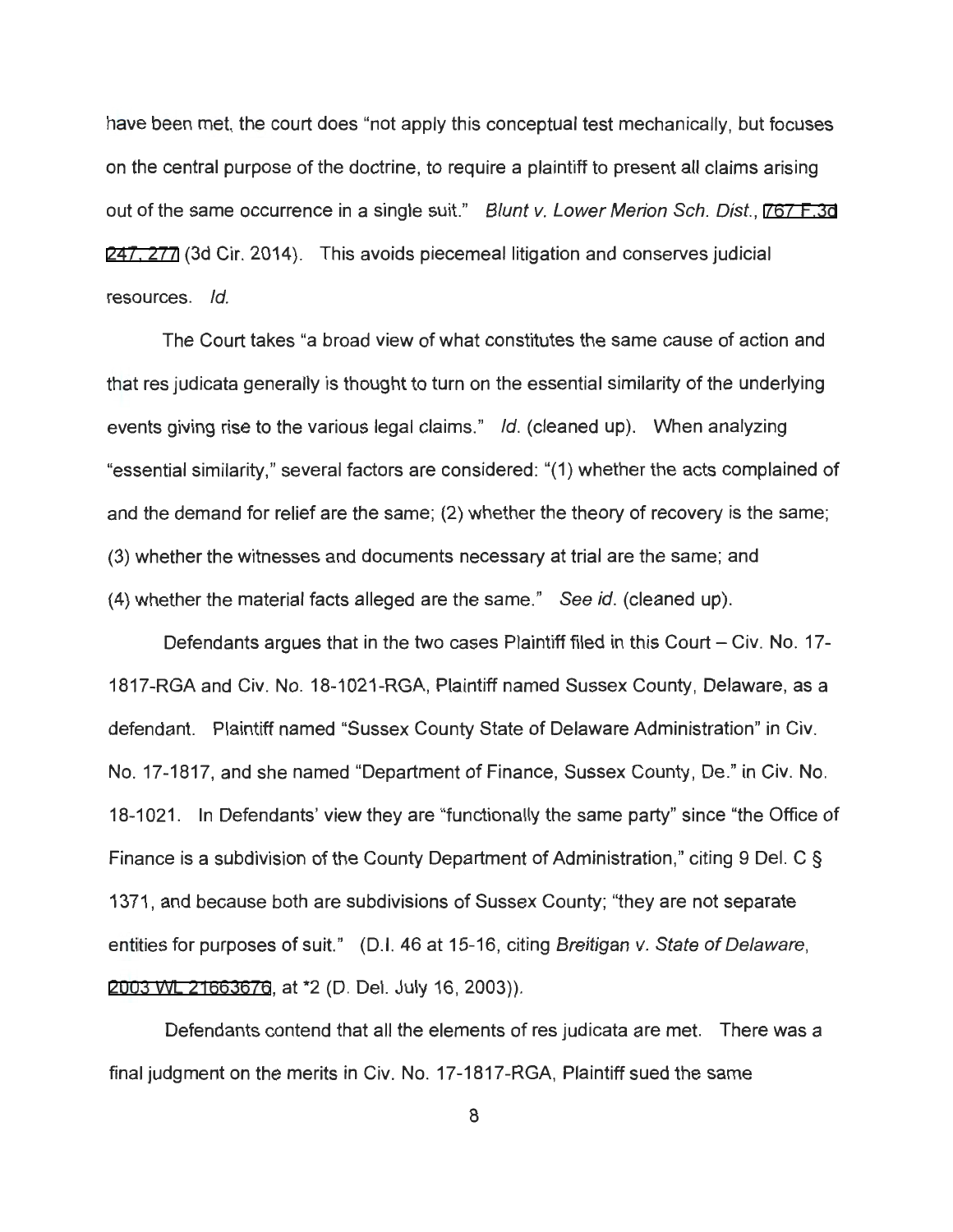government party, and this cause of action is the same as that asserted in Civ. No. 17- 1817-RGA. (/d. at 16). Defendants argue that in each case, Plaintiff argued that the actions taken against her in connection with the demolition of her home violated the law and violated her constitutional rights and, thus, the claims are barred by res judicata.  $(Id.).$ 

Plaintiff responds that when she filed the first action, Civ. No. 17-1817-RGA, she had no knowledge that a monition existed and found out about it while litigating the case. (D.I. 56 at 2, 21). She explains she "realized that [she] had to file another claim in federal court, as a result of the unlawful action that culminated into a monition, that was not mentioned nor included" in Civ. No. 17-1817-RGA. (Id. at 2). Plaintiff's opposition contains bald statements of foul play, fraud, misconduct, and criminal actions. (Id. at 2-4). She argues the monition action was improper, and the lien on the property at issue was improperly filed.  $(id.)$ .

Plaintiff's claims are barred by res judicata. There was a final judgment on the merits in Civ. No. 17-1817-RGA. That case involves the same parties or their privies as those in the instant case. In addition, there is essential similarity of the underlying events that give rise the Plaintiff's claims. In both actions Plaintiff complains of the unlawful taking of property and seeks the return of her property as Well as compensatory damages in addition to numerous other requests for relief. In both actions Plaintiff alleges violations of her right to due process and equal protection and the wrongful taking of property based upon her race. The witnesses and documents necessary at trial are essentially same, as they all concern the acts that resulted in the demolition of the property at issue and a Sheriff's sale of the property. Finally, the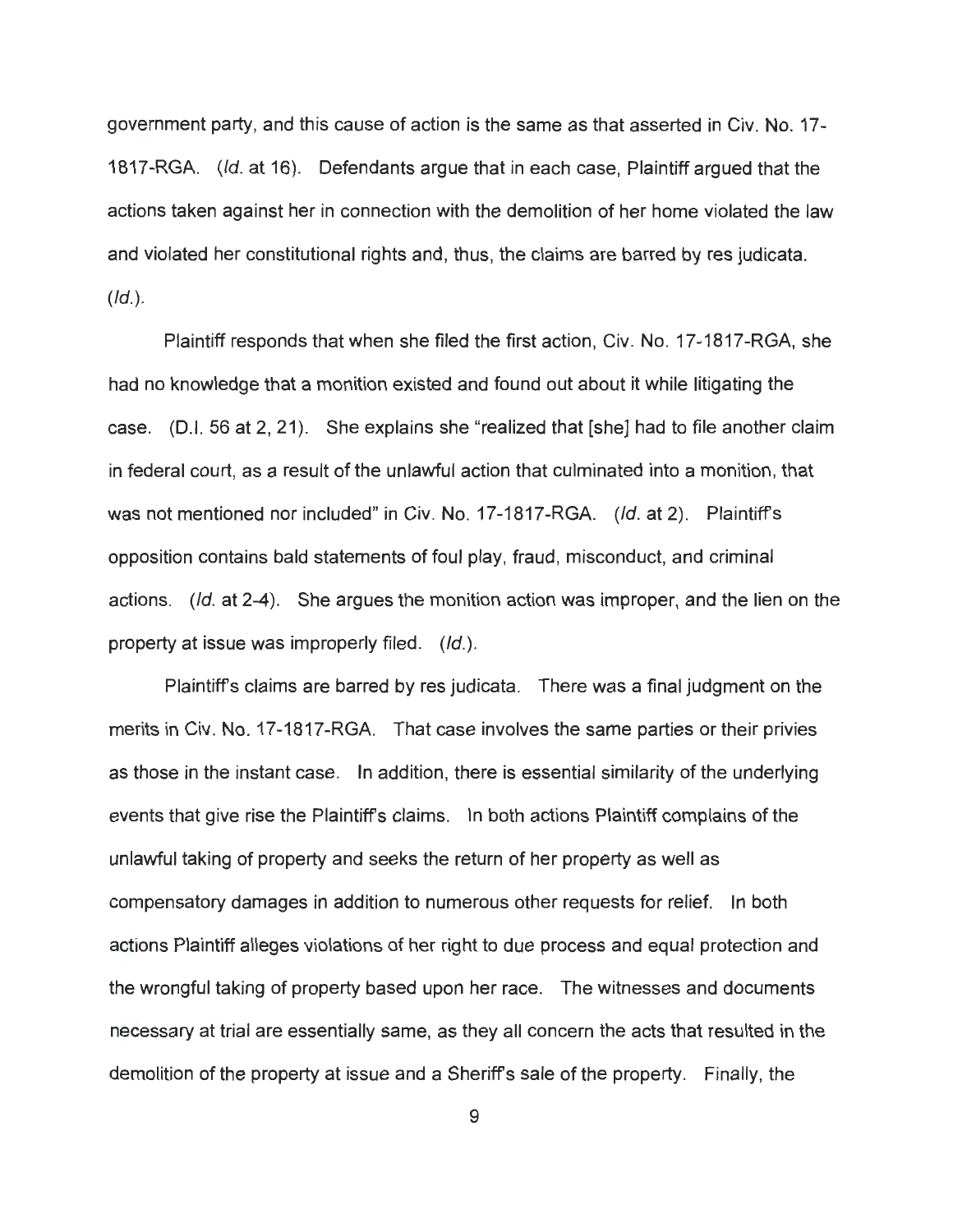material facts alleged are the same, again all concerning monies owed to Sussex County, a lien on the property, and taking of the property.

Plaintiff argues that she was unaware of the monition action when she commenced Civ. No. 17-1817-RGA. That's true, but that's not the point. The Court takes judicial notice that on May 31, 2018, Plaintiff was notified by certified mail that a Sheriff's Sale would take place on June 19, 2018 at 9:30 a.m.; that on June 21, 2018, Plaintiff filed a motion to invalidate and dismiss; and on July 7, 2018 a letter from the presiding Superior Court Judge was docketed that dismissed Plaintiffs motions as moot. She attached to the complaint in this case "Docket Report Results" for Case ID S18T-01-002, which is described as being filed on January 12, 2018, and, in fairly large capital letters as its "type" being "MONITIONS JUDGMENT." (D.I. 1 at 10 of 14). It is clear from Plaintiffs filings in the Superior Court and in this case that early on and before she commenced the instant action on July 11 , 2018, Plaintiff had knowledge of the monitions action. The claims in this case could easily have been included in Civ. No. 17-1817-RGA. Yet the docket for Civ. No. 17-1817-RGA does not indicate that at any time Plaintiff sought to amend the complaint. The judgment in Civ. No. 17-1817-RGA prevents litigation of the instant case.

Accordingly, the Court will grant Defendants' motion to dismiss on the grounds of res judicata. 4

<sup>&</sup>lt;sup>4</sup> The Court will not address the other grounds for dismissal since dismissal is appropriate by reason of res judicata. Nor does the Court address the merits of Plaintiffs amended motion for summary judgment as it is moot.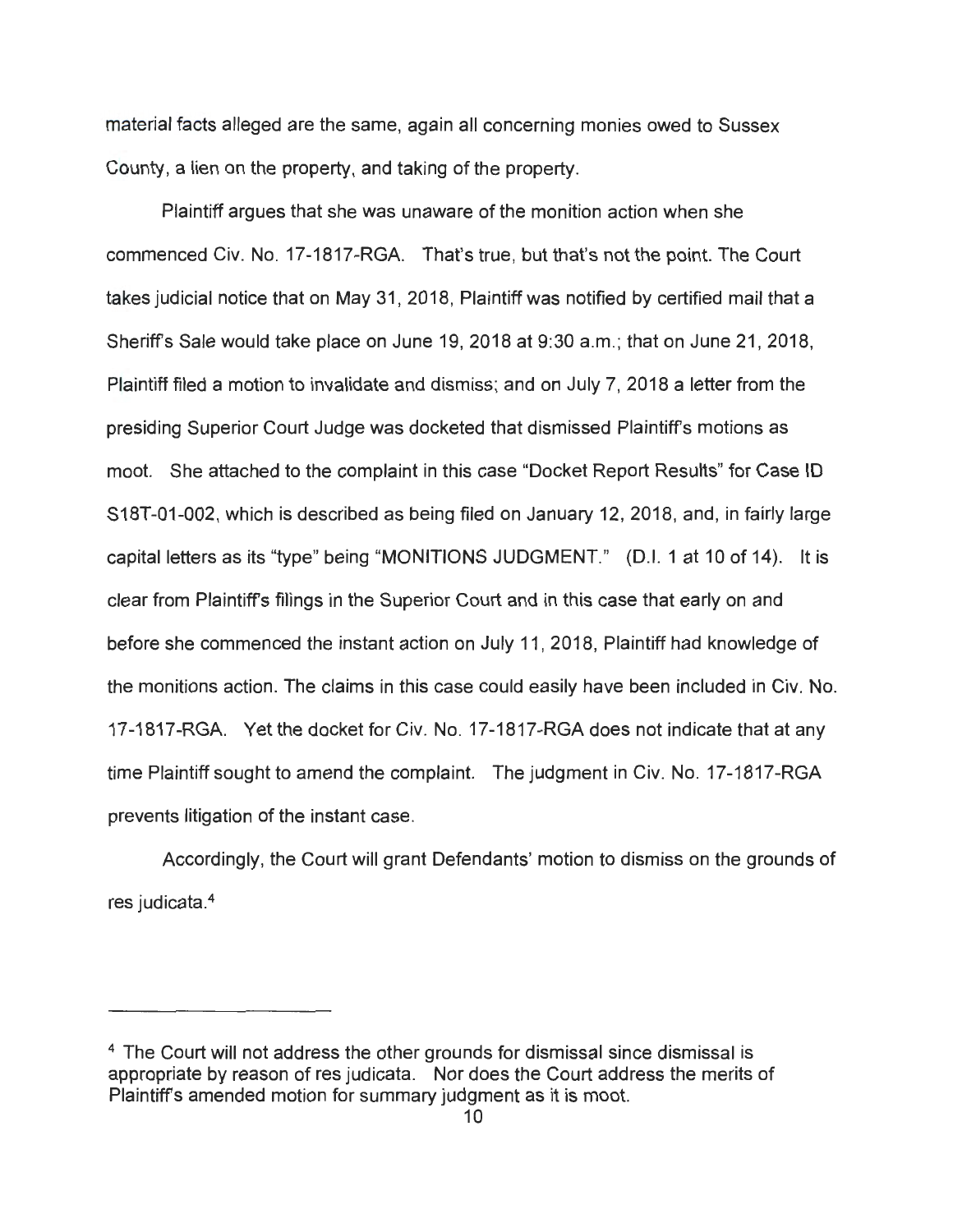# **IV. CONCLUSION**

For the above reasons, the Court will: (1) grant Defendants' renewed motion to dismiss; and (2) dismiss as moot Plaintiffs amended motion for summary judgment.

A separate order shall issue.